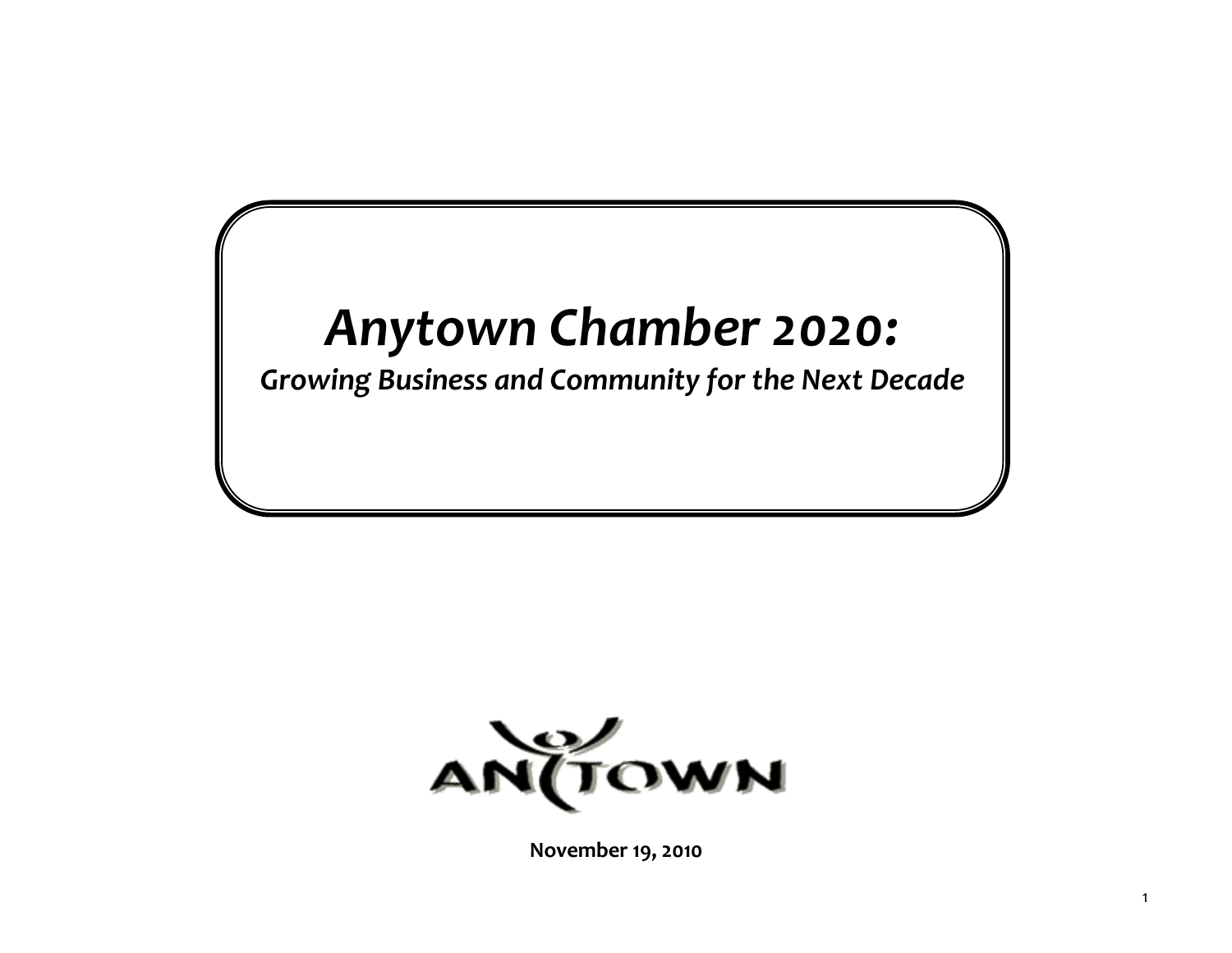

The Anytown Chamber of Commerce is a respected and influential leader and advocate for the community it serves. While ostensibly a business organization, much of the Chamber's work has focused on community initiatives and as a result, the Chamber is positioned as a valued community asset. In addition, 82% of members responding to an online survey indicated they were satisfied or very satisfied with their membership. From this solid foundation, the Chamber has built this strategic plan to take advantage of unique opportunities and to address critical challenges.

Importantly, this strategic plan, the Anytown 2020 Plan, is grounded in the recognition that the Chamber has a distinctive role to play in the community that requires continued evolution in its programs and services, effective partnerships and prudent but bold leadership on certain initiatives. The plan is focused on the next three years, but the fundamentals of the plan will continue to carry forward for subsequent years. The following goals and strategies provide a roadmap for the organization to lead the business community and the region toward greater prosperity in the next decade.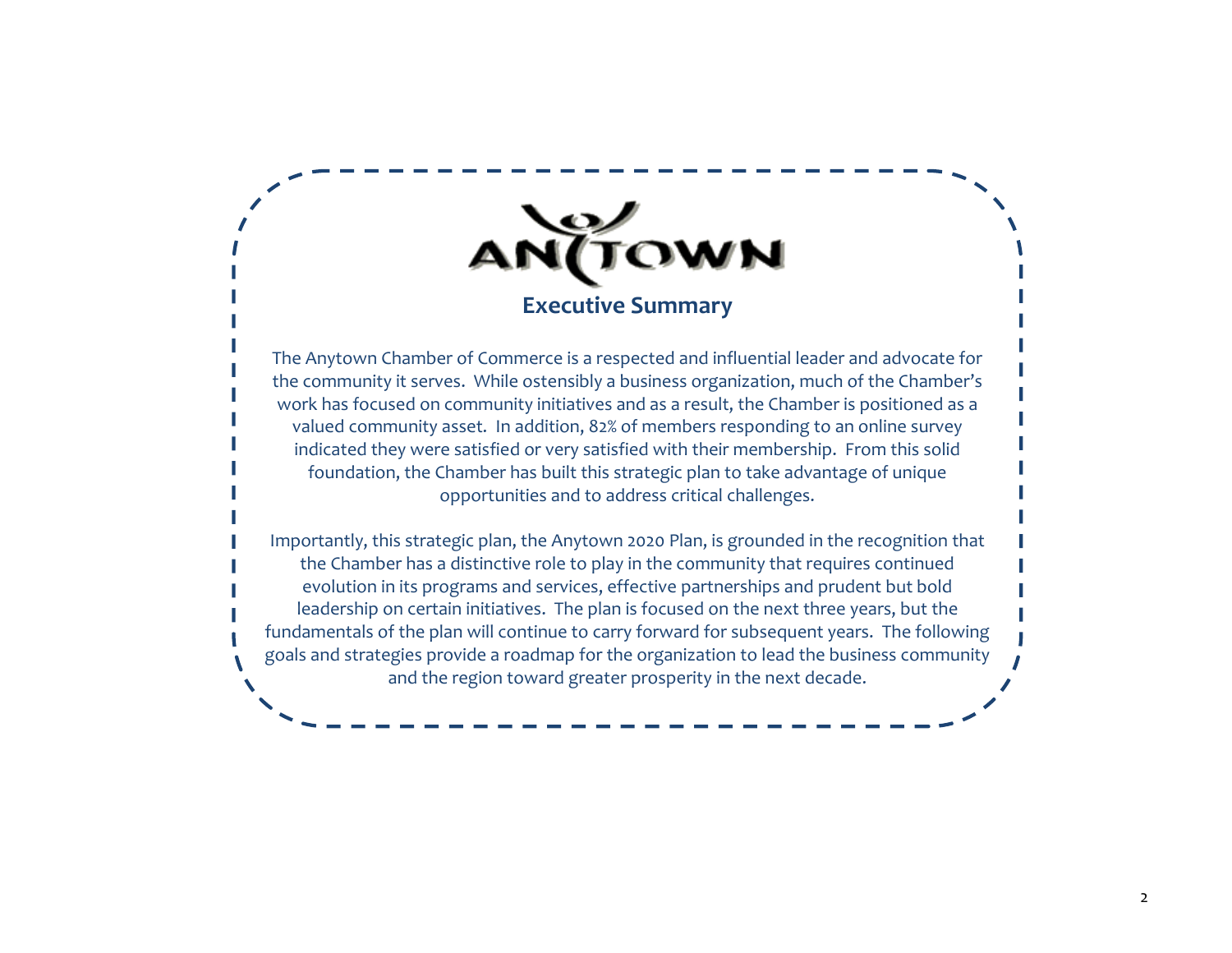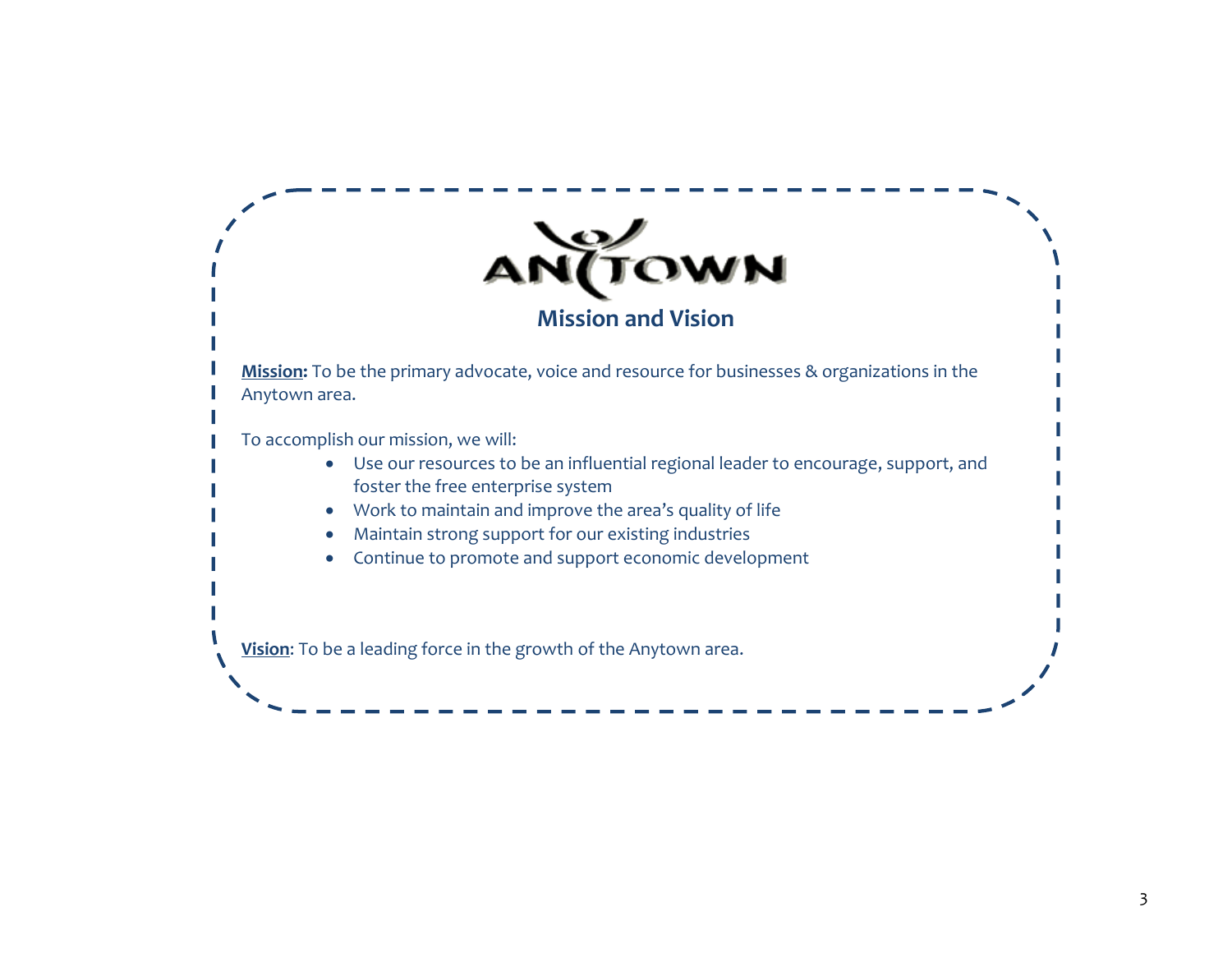

### **About the Planning Process**

The 3D Strategic Planning Process utilized to develop this plan included an assessment of external and internal perceptions about the Anytown Chamber of Commerce over several weeks in August and September 2010. The information discovered through this process formed the backdrop to a planning conference for current Chamber board members and staff. The planning conference focused on five critical issues facing the organization. Participants of the conference and Chamber leadership determined the primary goals and strategies that make up this plan.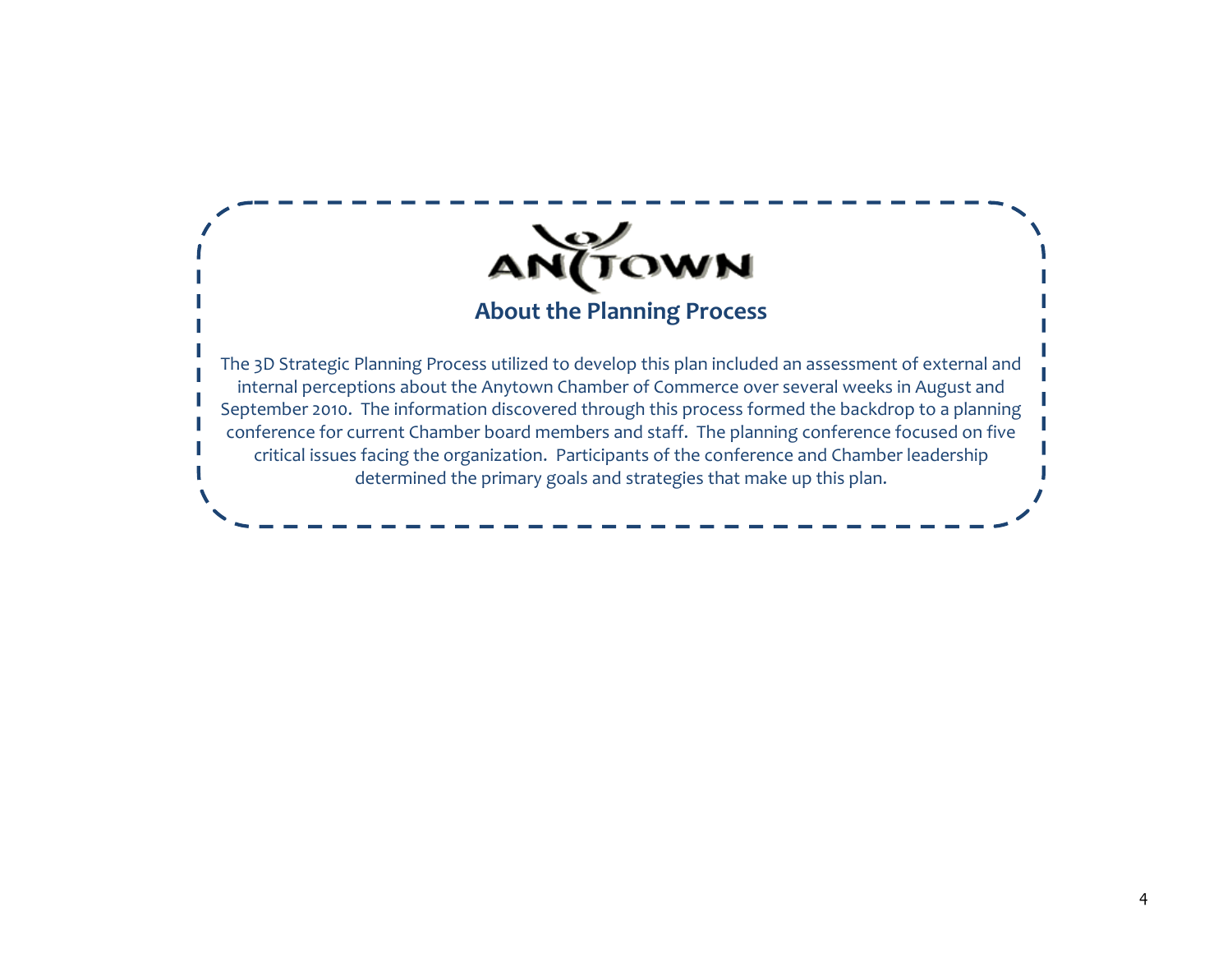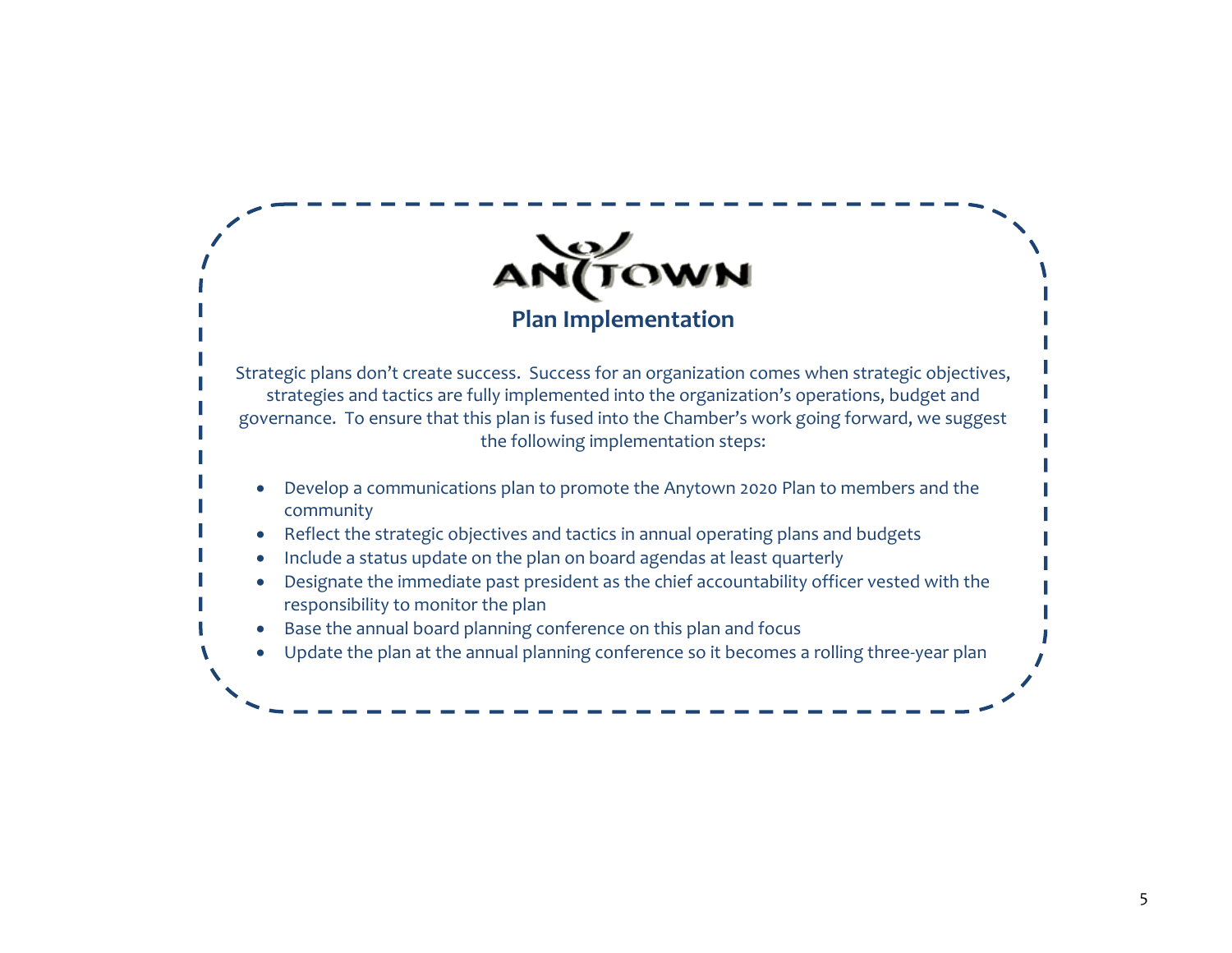## **Strategic Objective 1 – Grow Jobs and Attract Investment**



**The Chamber's top priority is to create jobs and attract investment for the community. This requires the Chamber to effectively lead select economic development initiatives and partner with the Economic Development Foundation on other efforts. Specific strategies include:**

| <b>Strategies</b>                                                                                                          | <b>Tactics</b>                                                                                                                                                                                                                                                                                                                             | <b>Resources</b><br><b>Needed</b>                                            | <b>Timeline and</b><br><b>Completion Date</b>                                 | <b>Accountability</b>                                                                                                                                                  |
|----------------------------------------------------------------------------------------------------------------------------|--------------------------------------------------------------------------------------------------------------------------------------------------------------------------------------------------------------------------------------------------------------------------------------------------------------------------------------------|------------------------------------------------------------------------------|-------------------------------------------------------------------------------|------------------------------------------------------------------------------------------------------------------------------------------------------------------------|
| Chamber is the private<br>sector leader on<br>economic development<br>for the region, partnering<br>with the Foundation to | In today's competitive climate for job growth, the<br>Anytown region must enhance its economic<br>development efforts:<br>The Chamber will establish an Economic<br>Development Committee.                                                                                                                                                 | Volunteers,<br>preferably with<br>ED expertise                               | Recruit group and start<br>meetings by February<br>2011                       | Volunteers must<br>attend 75% of meetings                                                                                                                              |
| accomplish regional<br>goals.                                                                                              | Clarify Chamber's role in economic<br>$\bullet$<br>development with leaders of the Foundation<br>and obtain an agreement that the Chamber<br>will lead on attracting specific sectors, for<br>example, destination retail.                                                                                                                 | Executive<br>Director work<br>with EDF on<br>devising a written<br>agreement | Have signed agreement<br>by mid-January 2011                                  | Agreement must be<br>signed by both the<br>Chamber and the EDF                                                                                                         |
|                                                                                                                            | Invest in building the Chamber's capacity to<br>$\bullet$<br>implement economic development activities to<br>fill gaps not being addressed by the<br>Foundation, including collecting and providing<br>economic development data through a new<br>website that provides information on available<br>space, incentives, data and resources. | Time to<br>accumulate data;<br>help creating<br>separate website             | Create working website<br>with at least basic<br>information by March<br>2011 | <b>Executive Director will</b><br>lead, working with all<br>parties involved on the<br>website - Economic<br>Development<br>Committee to assist in<br>website creation |
|                                                                                                                            | Task the Economic Development Committee<br>$\bullet$<br>with working with the City to create a<br>comprehensive land use vision that supports<br>business attraction by providing clear<br>guidelines on locations for commercial<br>development.                                                                                          | City<br>Administrator,<br>Planning &<br>Zoning and City<br>Council           | Have a final<br>plan/proposal by<br>December 2011.                            | Economic<br>Development<br>Committee will be in<br>charge of getting<br>project completed                                                                              |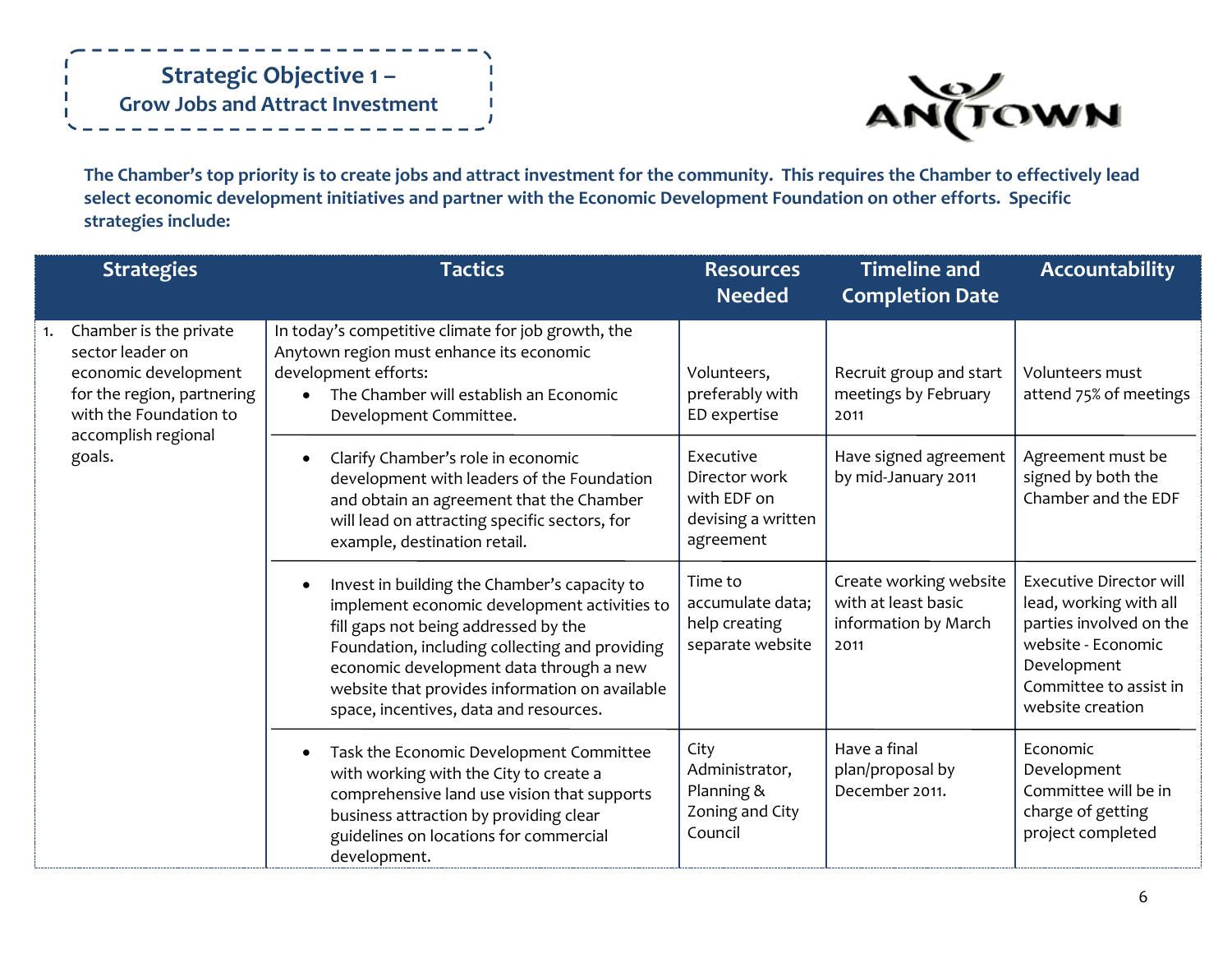| Chamber supports<br>2.<br>innovation and new<br>business development<br>for the region. | Position the Chamber as a job generator and business<br>attractor. The Chamber should build its expertise and<br>serve as a resource for innovation, entrepreneurship<br>and business assistance.<br>Explore existing resources in the community<br>$\bullet$<br>and determine what else is needed, including<br>using retired former executives in mentor roles<br>with new businesses. | Retired former<br>executives as well<br>as those with<br>knowledge in<br>business and<br>development | Delegate this initiative<br>to the Economic<br>Development<br>Committee that is to be<br>formed | Include resources<br>listed in Economic<br>Development<br>Committee who will<br>handle this area                                                                                               |
|-----------------------------------------------------------------------------------------|------------------------------------------------------------------------------------------------------------------------------------------------------------------------------------------------------------------------------------------------------------------------------------------------------------------------------------------------------------------------------------------|------------------------------------------------------------------------------------------------------|-------------------------------------------------------------------------------------------------|------------------------------------------------------------------------------------------------------------------------------------------------------------------------------------------------|
|                                                                                         | Serve as a clearinghouse for information and<br>assistance in starting a business, for example,<br>providing SBA information, a library of<br>programs for business planning, etc.                                                                                                                                                                                                       | Economic<br>Development<br>committee, SBA,<br>city council and<br>city administrator                 | Delegate this initiative<br>to the Economic<br>Development<br>Committee that is to be<br>formed | <b>Executive Director will</b><br>work with Economic<br>Development<br>Committee as well as<br>business sources such<br>as SBA to construct a<br>cohesive plan/packet<br>for business planning |
|                                                                                         | Develop programs for members and non-<br>$\bullet$<br>members on business skills, for example,<br>writing a business plan, applying for a loan,<br>etc.                                                                                                                                                                                                                                  | Local business<br>people with<br>expertise in these<br>types of areas                                | Delegate this initiative<br>to the Economic<br>Development<br>Committee that is to be<br>formed | Economic<br>Development<br>Committee in charge<br>of training sessions to<br>teach different<br>business skills                                                                                |
|                                                                                         | Create a recognition/awards program to focus<br>$\bullet$<br>on innovative businesses or outstanding<br>entrepreneurs in the area.                                                                                                                                                                                                                                                       | Sell major<br>sponsorship to<br>cover costs                                                          | First award to be given<br>at Annual Banquet -<br>March/April 2012                              | Economic<br>Development<br>Committee, working<br>with Public Relations<br>Committee, will<br>nominate and choose<br>winner each year for<br>award                                              |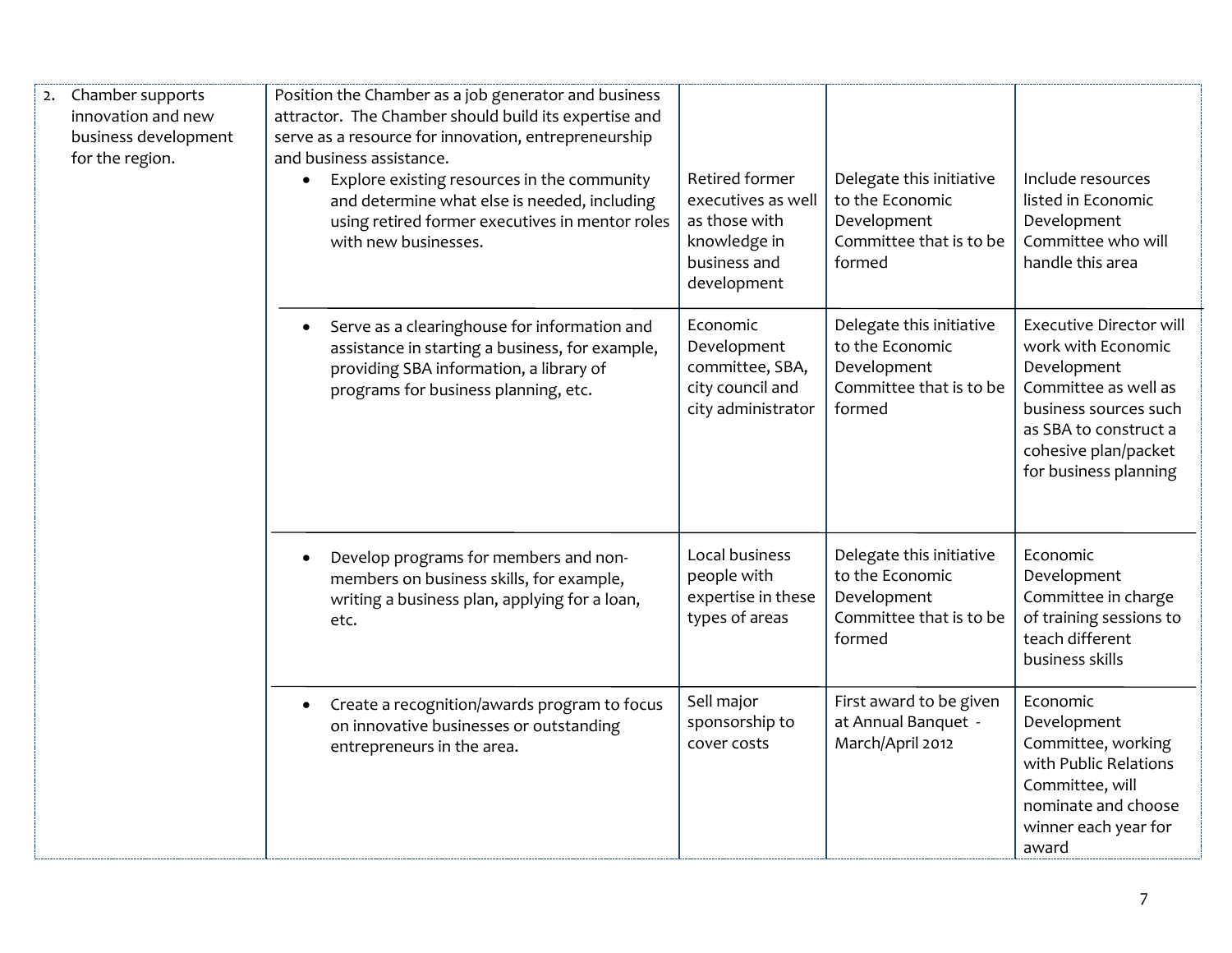### **Strategic Objective 2 – Create Environment for Jobs and Growth through Effective Public Policy**



**Creating an environment conducive to growth is necessary to achieve economic prosperity for the Anytown region. As the voice of the business community, the Chamber will advocate for policies that promote a pro-business environment and support efficient and effective government.**

|                                                                                                                                                                                                                                           | <b>Strategies</b>                                                                                                                                                 | <b>Tactics</b>                                                                                                                                                                           | <b>Resources</b><br><b>Needed</b>                                               | <b>Timeline and</b><br><b>Completion Date</b>                                                                           | Accountability                                                                                                                |
|-------------------------------------------------------------------------------------------------------------------------------------------------------------------------------------------------------------------------------------------|-------------------------------------------------------------------------------------------------------------------------------------------------------------------|------------------------------------------------------------------------------------------------------------------------------------------------------------------------------------------|---------------------------------------------------------------------------------|-------------------------------------------------------------------------------------------------------------------------|-------------------------------------------------------------------------------------------------------------------------------|
| The Chamber's Issues<br>Management and<br><b>Government Relations</b><br>Committee will<br>thoughtfully advocate for<br>effective and efficient<br>government policies that<br>make the region an<br>attractive location for<br>business. |                                                                                                                                                                   | The Chamber will create a process for<br>$\bullet$<br>developing policy positions and then<br>communicate the process to its members.                                                    | <b>Issues</b><br>Management<br>Committee, state<br>and local<br>representatives | Already occurring with<br>legislative platform<br>being created and<br>voted on by members                              | <b>Issues Management</b><br>Committee continues<br>process for each<br>legislative year                                       |
|                                                                                                                                                                                                                                           | The Chamber will develop programs to help<br>$\bullet$<br>educate its members on how it develops<br>policies and why it advocates for certain issues.             | <b>Issues</b><br>Management<br>Committee                                                                                                                                                 | Plan developed by<br>January 2011                                               | <b>Issues Management</b><br>Committee to develop<br>ways to educate<br>members on issues<br>chosen and advocated<br>for |                                                                                                                               |
| 2.                                                                                                                                                                                                                                        | The Chamber will<br>advocate for policies that<br>support a positive<br>business climate in the<br>area (local tax policy,<br>infrastructure, amenities,<br>etc.) | Escalate the timetable and enhance the design<br>$\bullet$<br>for the rebuilding of the Interstate Bridge.<br>Address concerns with the Highway<br>$\bullet$<br>100/Benson Road project. | Issues<br>Management<br>Committee                                               | Ongoing from now<br>until project<br>completion                                                                         | <b>Issues Management</b><br>Committee to stay<br>abreast of these issues<br>and advocate for faster<br>completion of projects |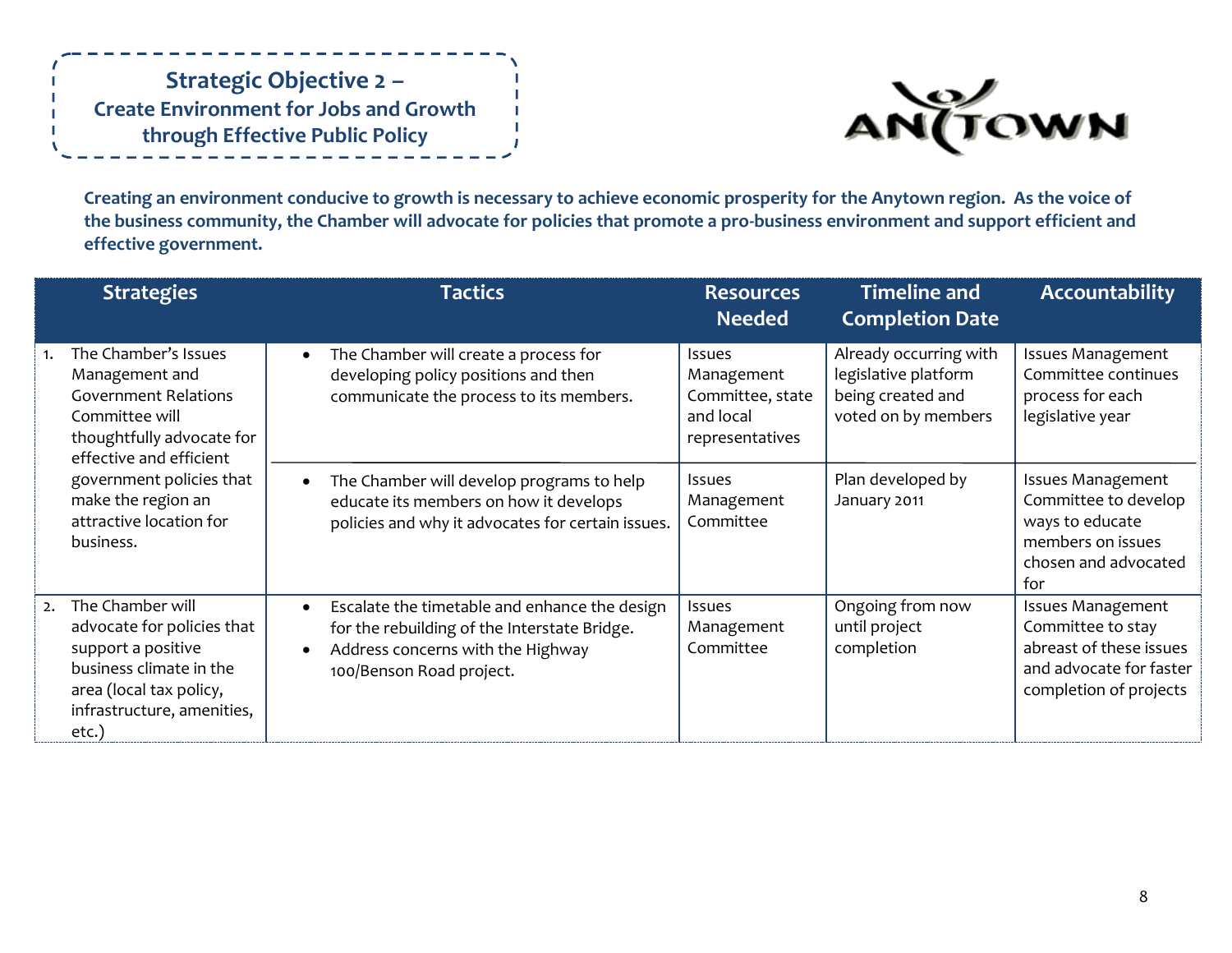**Strategic Objective 3 – Enhance the Anytown Region's Quality of Life to Attract Jobs, Investment and Population**

т

T. п T.  $\mathbf{V}$ 



**The Chamber is a visible, positive and effective partner and leader in creating a high quality of life that attracts people and business.**

|                                                           | <b>Strategies</b>                                                                                               | <b>Tactics</b>                                                                                                                                                                                                                                                                                                                                                                  | <b>Resources</b><br><b>Needed</b>                                    | <b>Timeline and</b><br><b>Completion Date</b> | Accountability                                                                                                               |
|-----------------------------------------------------------|-----------------------------------------------------------------------------------------------------------------|---------------------------------------------------------------------------------------------------------------------------------------------------------------------------------------------------------------------------------------------------------------------------------------------------------------------------------------------------------------------------------|----------------------------------------------------------------------|-----------------------------------------------|------------------------------------------------------------------------------------------------------------------------------|
| and lead various<br>capacity, and as<br>mission and plan. | The Chamber will support<br>community initiatives as<br>it is able to based on its<br>appropriate, based on its | Position the Chamber in a leadership role<br>$\bullet$<br>advocating for major quality of life initiatives,<br>such as the Community Rec. Center or school<br>district.<br>Develop key messages for each initiative,<br>$\bullet$<br>clearly articulating why the Chamber supports<br>the project and how it benefits Chamber<br>members and the broader business<br>community. | Must choose a<br>specific initiative                                 | Ongoing                                       | <b>Executive Director to</b><br>monitor and<br>recommend board<br>action                                                     |
|                                                           |                                                                                                                 | Partner with the school district when in<br>agreement on priority issues.                                                                                                                                                                                                                                                                                                       | School<br>Superintendent,<br>school board                            | As issues arise                               | <b>Issues Management</b><br>Committee must stay<br>abreast of school<br>issues so to advocate<br>when necessary              |
|                                                           |                                                                                                                 | The Chamber will evaluate all requests to<br>$\bullet$<br>support routine or traditional community<br>events or initiatives (as opposed to major<br>initiatives as described above) based on<br>whether the event or initiative will provide<br>financial resources to the Chamber, enhance<br>the Chamber's reputation or increase the<br>organization's visibility.           | Evaluate each<br>activity based on<br>fit with mission<br>and vision | Complete evaluation by<br>August 2011         | <b>Board of Directors</b><br>must evaluate<br>events/activities to<br>make sure they all fit<br>within mission and<br>vision |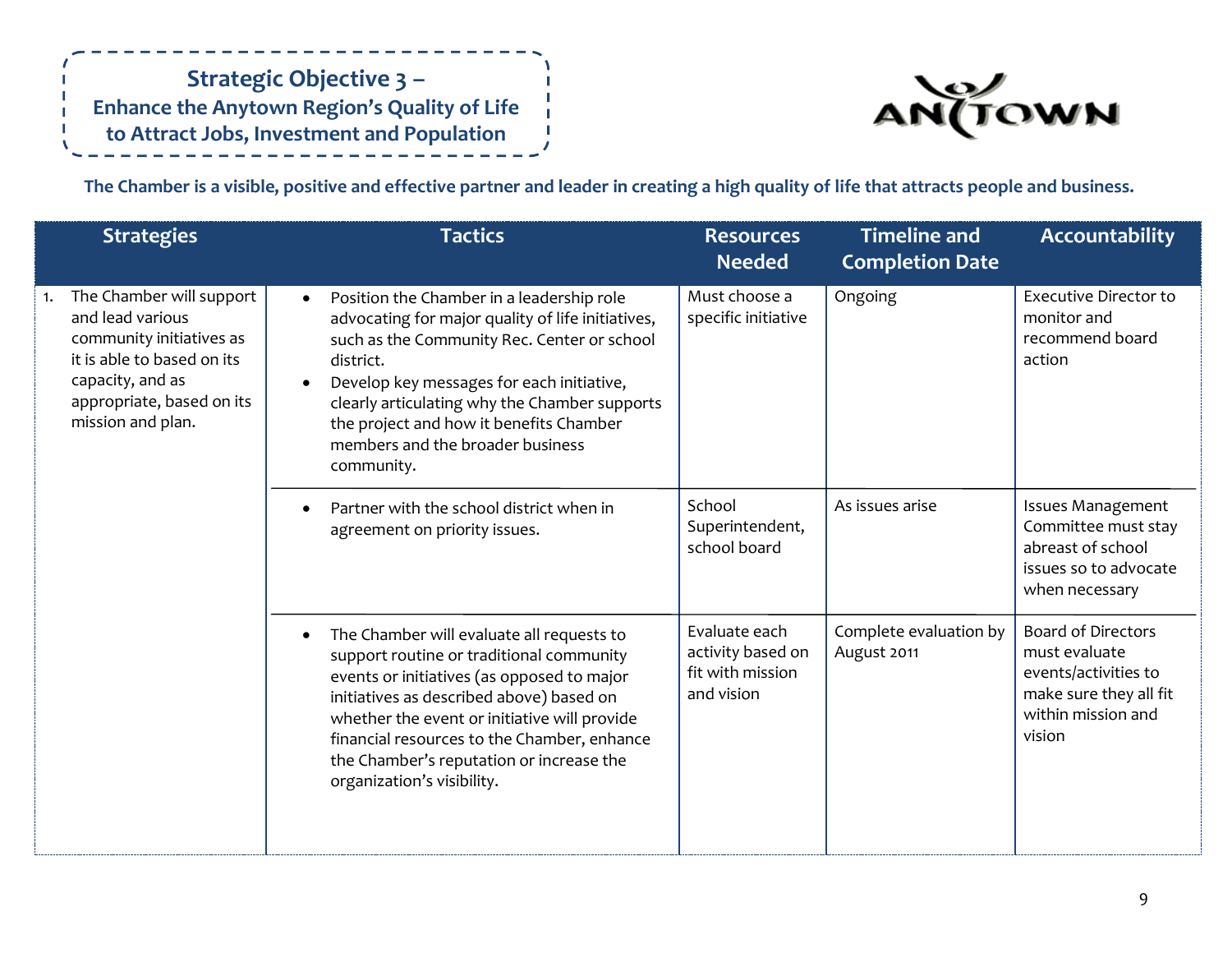| 2. To enhance the regional<br>leadership capacity of the<br>Anytown, the Chamber<br>will develop a Leadership<br>Anytown program. | Study existing Chamber leadership programs<br>$\bullet$<br>from similar-sized communities.<br>Create a steering committee to guide initial<br>$\bullet$<br>development of the program and to assist in<br>recruiting the first class. | Create steering<br>committee from<br>local business<br>people as well as<br>members of the<br>Economic | First class of Leadership   Steering Committee<br>Anytown will launch in<br>2012 | will be in charge of<br>creating and managing<br>this program with the<br>help of the Executive<br>Director |
|-----------------------------------------------------------------------------------------------------------------------------------|---------------------------------------------------------------------------------------------------------------------------------------------------------------------------------------------------------------------------------------|--------------------------------------------------------------------------------------------------------|----------------------------------------------------------------------------------|-------------------------------------------------------------------------------------------------------------|
|                                                                                                                                   | Communicate the value of the Leadership<br>$\bullet$<br>Anytown program as a way to ensure<br>continued great quality public and private<br>sector leaders are engaged in the work of<br>growing and governing Anytown.               | Development<br>Committee                                                                               |                                                                                  |                                                                                                             |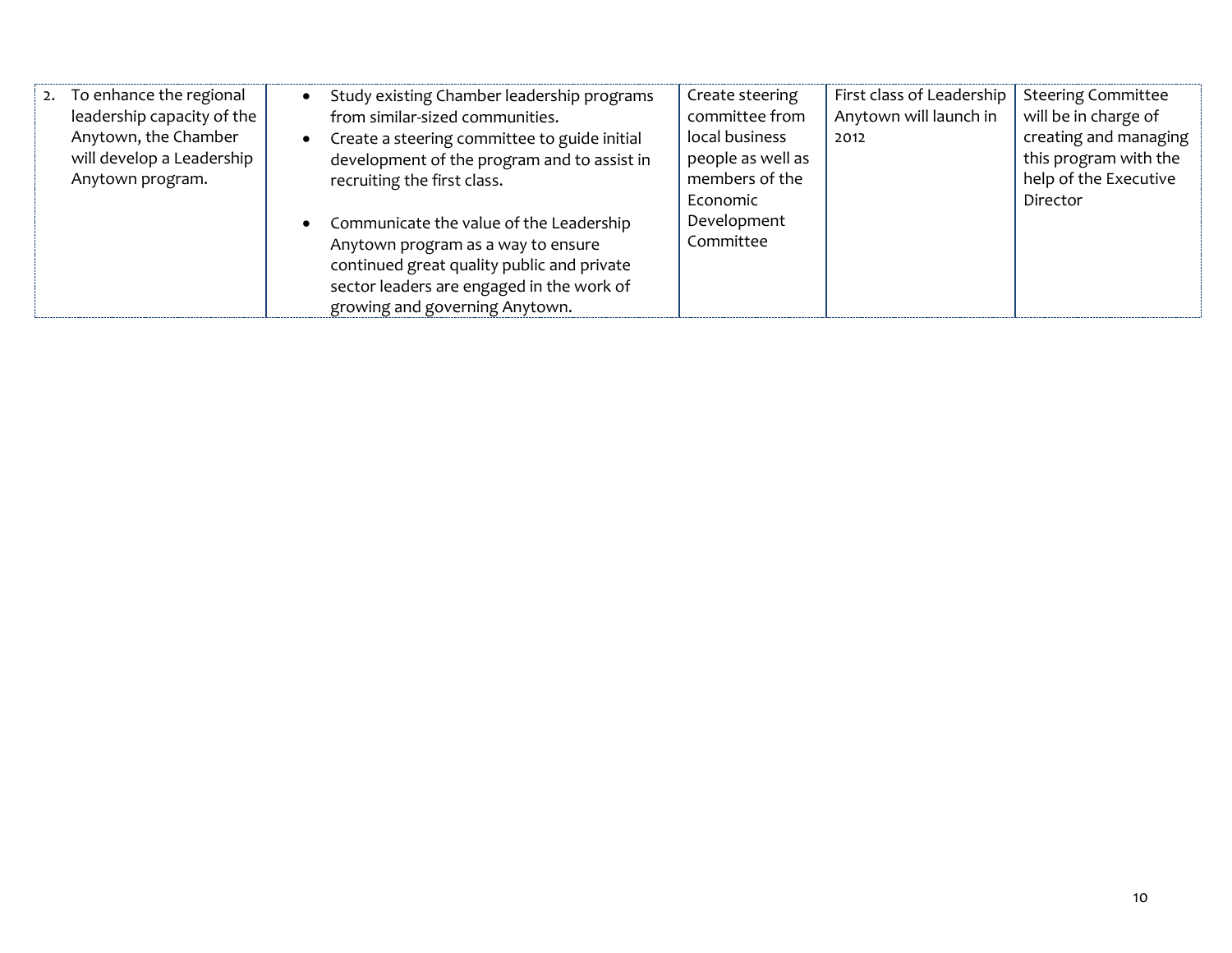## **Strategic Objective 4 – Achieve Organizational Excellence to Best Serve Members**



**Recognizing that the organization continues to evolve in its management and governance, the Chamber should implement a variety of tools in order to ensure the organization operates efficiently and effectively going forward.**

| <b>Strategies</b>                                                                                                                        | <b>Tactics</b>                                                                                                                                                                                                                                                                                                                                                                                                                                                                                                                                                                                                                                      | <b>Resources</b><br><b>Needed</b>                                                        | <b>Timeline and</b><br><b>Completion Date</b>                                                                   | <b>Accountability</b>                                                                      |
|------------------------------------------------------------------------------------------------------------------------------------------|-----------------------------------------------------------------------------------------------------------------------------------------------------------------------------------------------------------------------------------------------------------------------------------------------------------------------------------------------------------------------------------------------------------------------------------------------------------------------------------------------------------------------------------------------------------------------------------------------------------------------------------------------------|------------------------------------------------------------------------------------------|-----------------------------------------------------------------------------------------------------------------|--------------------------------------------------------------------------------------------|
|                                                                                                                                          |                                                                                                                                                                                                                                                                                                                                                                                                                                                                                                                                                                                                                                                     |                                                                                          |                                                                                                                 |                                                                                            |
| Restructure the<br>1.<br>Chamber's board for<br>success.                                                                                 | Continue evolving the organization to improve overall<br>effectiveness and volunteer satisfaction. Refer to the<br>Supplemental Report on Board Structure for details.<br>The board should adopt a policy governance<br>model, including the profile of board members<br>and what topics are appropriate for board<br>discussion versus management decisions.<br>The board should complete an annual self-<br>$\bullet$<br>evaluation.<br>The board should develop a succession plan<br>$\bullet$<br>for the executive director.<br>Restructure the board agenda to focus on<br>$\bullet$<br>strategic issues versus tactics and<br>implementation. | Focus and effort<br>by president,<br>Executive<br>Committee and<br>Executive<br>Director | First phase should be<br>completed by<br>December 2011,<br>ongoing thereafter                                   | President, Executive<br>Committee and<br><b>Executive Director</b>                         |
| Focus and prioritize<br>2.<br>program of work based<br>on data and discipline in<br>order to maximize<br>member return on<br>investment. | Staff and committees will undertake annual<br>$\bullet$<br>review of all programs and services (see<br>attached sample program evaluation) to<br>determine whether to continue, change or<br>eliminate programs.                                                                                                                                                                                                                                                                                                                                                                                                                                    | Evaluate each<br>activity and its fit<br>within the<br>mission and<br>vision             | Evaluate all current<br>programs and make<br>sure they fit provisions-<br>complete evaluation by<br>August 2011 | <b>Staff and Committees</b><br>must evaluate to<br>ensure fit within<br>mission and vision |
|                                                                                                                                          | A full membership survey, including<br>$\bullet$<br>satisfaction with all programs and services, will<br>be done annually.                                                                                                                                                                                                                                                                                                                                                                                                                                                                                                                          | Example: Survey<br>with changes<br>specific to BVACC                                     | Conduct first survey by<br>May 2011                                                                             | Membership<br>Committee leads<br>survey process                                            |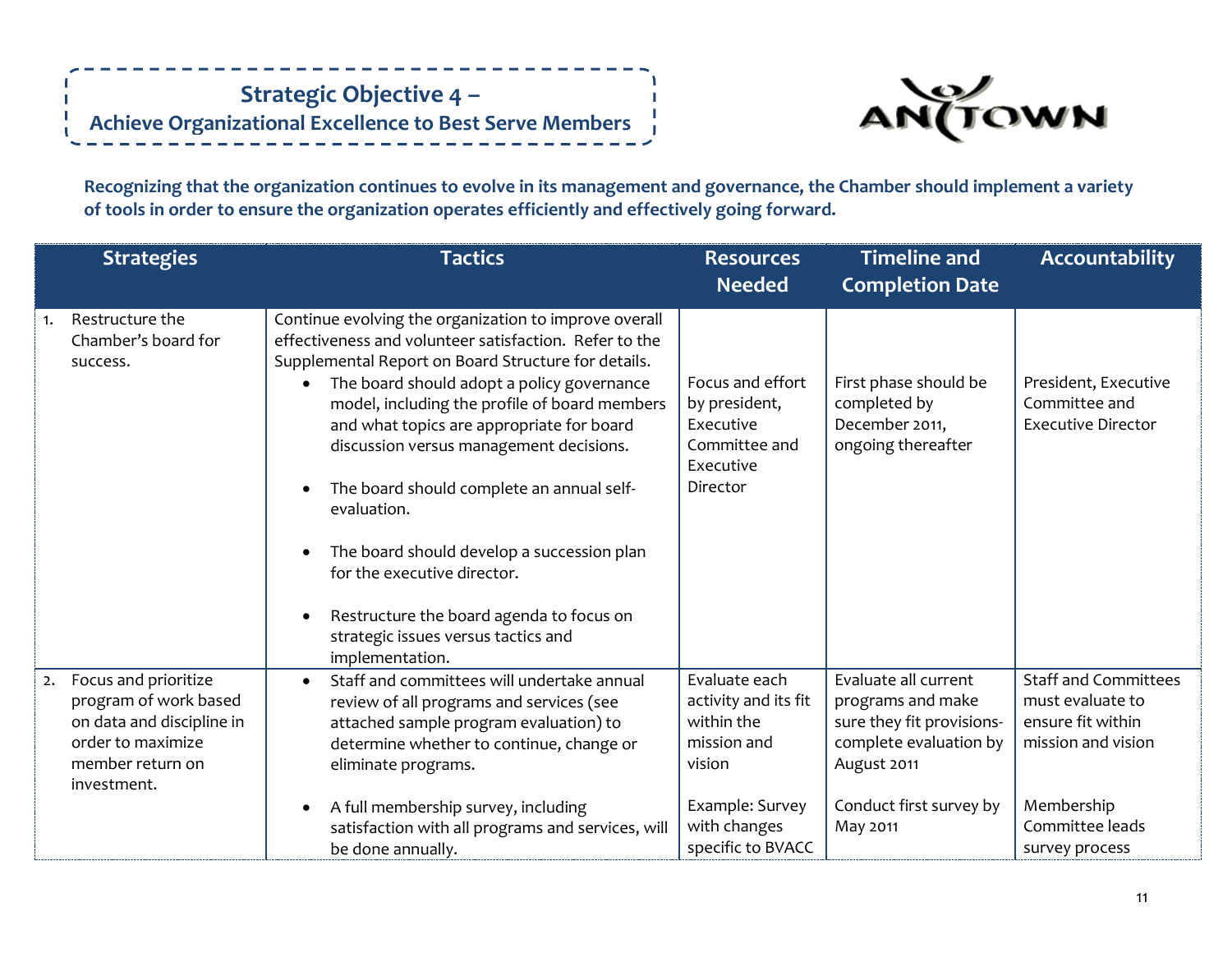|                                                                                       | Explore the development of a roundtable for<br>$\bullet$<br>industrial/manufacturing businesses as a way<br>to add value to their memberships.<br>Before new programs are added, each will be<br>$\bullet$<br>evaluated based on the board adopted<br>program evaluation criteria. | Managers from<br><b>Industrial Park</b><br>member<br>businesses                                           | Commence July 2011          | Have Issues<br>Management<br>Committee manage<br>this roundtable by<br>bringing any<br>issues/agenda items<br>that might pertain to<br>industrial businesses                                                                                        |
|---------------------------------------------------------------------------------------|------------------------------------------------------------------------------------------------------------------------------------------------------------------------------------------------------------------------------------------------------------------------------------|-----------------------------------------------------------------------------------------------------------|-----------------------------|-----------------------------------------------------------------------------------------------------------------------------------------------------------------------------------------------------------------------------------------------------|
| Increase member<br>3.<br>engagement in the<br>Chamber.                                | Utilize short-term, issue or event-based task<br>$\bullet$<br>forces as a way to invite members to become<br>more involved and to try out members for<br>future board service.                                                                                                     | Split up current<br>fundraising<br>committee into<br>individual task<br>forces for each<br>specific event | January 2011                | Dissolve current<br>fundraising committee<br>into task forces<br>including a "Task force<br>leaders group"<br>consisting of leaders of<br>each task force to<br>meet quarterly or semi-<br>annually to discuss<br>fundraising efforts as a<br>whole |
|                                                                                       | Enhance volunteer recognition efforts by<br>$\bullet$<br>establishing Volunteer of the Year awards.                                                                                                                                                                                | Create<br>sponsorship<br>opportunities                                                                    | Enhance by December<br>2011 | <b>Executive Director</b>                                                                                                                                                                                                                           |
| Maintain clear<br>4.<br>boundaries and<br>communications with the<br>City of Anytown. | Review annually the spoken and unspoken<br>$\bullet$<br>expectations of the Chamber by City staff and<br>policymakers.<br>Develop key messages about the Chamber's<br>$\bullet$<br>role in advocating on policy issues and its<br>independence from the City on those issues.      | Chamber<br>Executive<br>Director &<br>Executive<br>Committee                                              | Annually                    | Continue annual<br>presentation to city<br>council including our<br>role in advocating on<br>policy issues that arise<br>throughout the year                                                                                                        |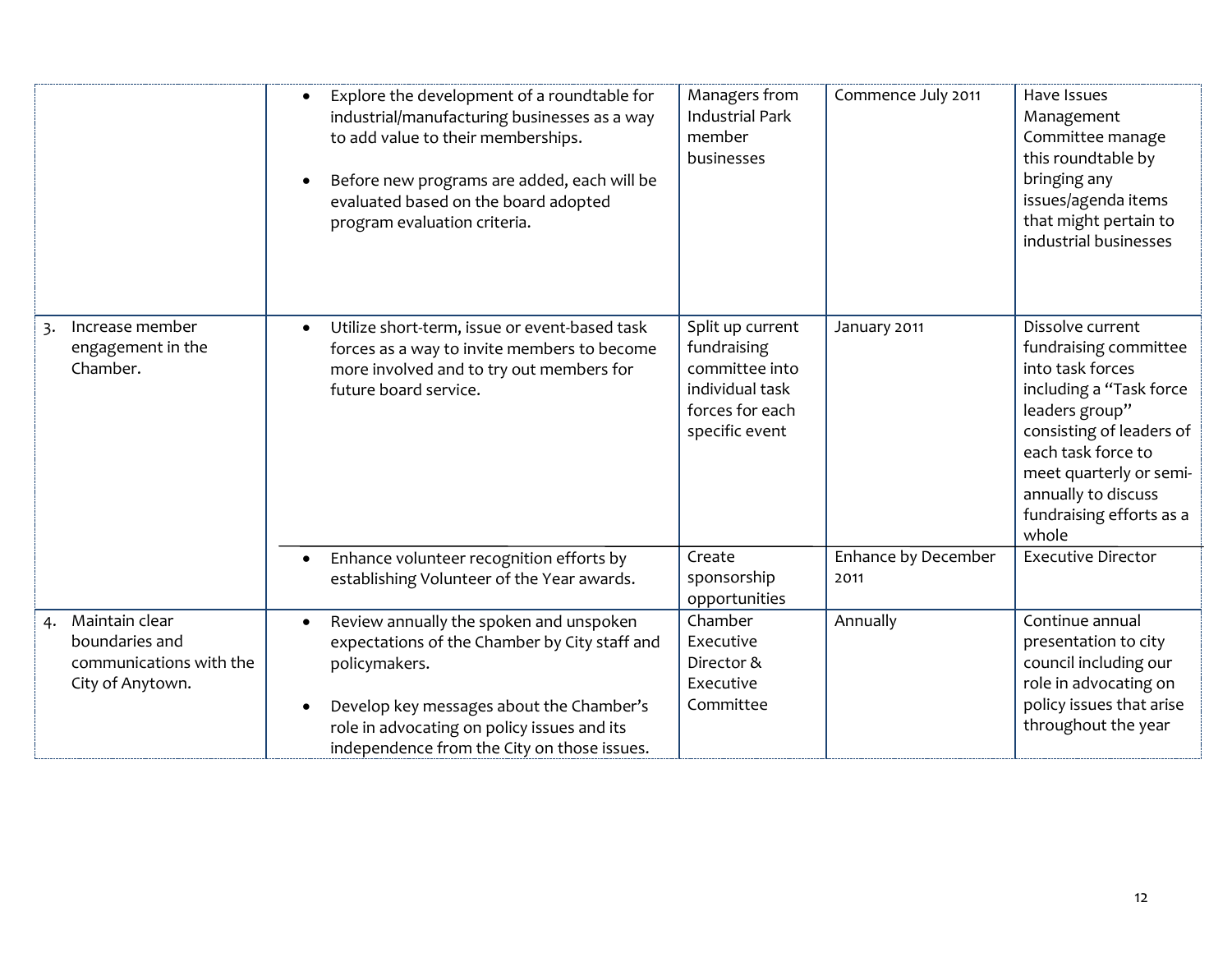



**The Chamber will select a major project that will benefit the Anytown region and commit staff and volunteer resources to providing bold and visible leadership on this project.**

| <b>Strategies</b>                                                                                                                                                                                        | <b>Tactics</b>                                                                                                                                                                                                                         | <b>Resources</b><br><b>Needed</b>    | Timeline and<br><b>Completion Date</b>                                                                                                                           | Accountability                                                                                                 |
|----------------------------------------------------------------------------------------------------------------------------------------------------------------------------------------------------------|----------------------------------------------------------------------------------------------------------------------------------------------------------------------------------------------------------------------------------------|--------------------------------------|------------------------------------------------------------------------------------------------------------------------------------------------------------------|----------------------------------------------------------------------------------------------------------------|
| The Chamber board will<br>use a SWOT analysis to<br>determine which of the<br>several potential projects<br>the Chamber is most<br>ideally positioned to play<br>a leadership role and<br>enjoy success. | Among the potential projects would be<br>$\bullet$<br>attracting the state VA nursing home facility to<br>the area and attracting a destination retailer to<br>the area. See the Supplemental Report on<br>Retail Attraction Strategy. | Economic<br>Development<br>Committee | VA nursing home:<br>Continue to help until<br>project is assigned to a<br>community with help<br>from Economic<br>Development<br>Committee once it is<br>created | Destination retailer<br>option to be passed on<br>to Economic<br>Development<br>Committee for<br>consideration |